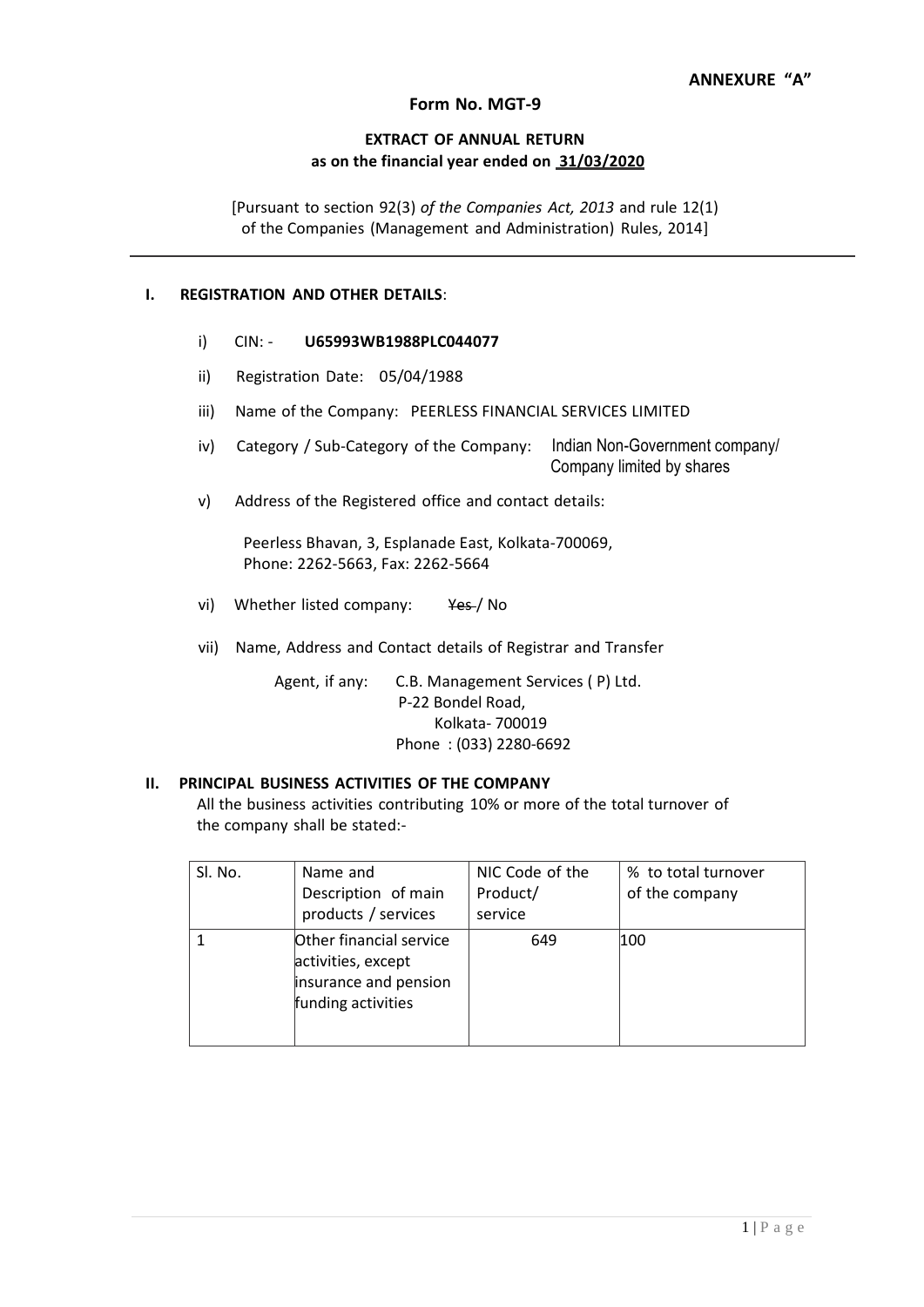#### **III. PARTICULARS OF HOLDING, SUBSIDIARY AND ASSOCIATE COMPANIES –**

| S. NO | <b>NAME AND</b><br>ADDRESS OF THE<br><b>COMPANY</b>     | CIN/<br>GLN           | HOLDING/<br>SUBSIDIARY/<br><b>ASSOCIATE</b> | % of<br>shares<br>held | Applicable<br>Section |
|-------|---------------------------------------------------------|-----------------------|---------------------------------------------|------------------------|-----------------------|
|       | The Peerless<br>General Finance &<br>Investment Co. Ltd | U66010WB1932PLC007490 | Holding<br>Company                          | 92.57                  | 2(46)                 |

### **IV. SHARE HOLDING PATTERN (Equity Share Capital Breakup as percentage of Total Equity)** *i) Category-wise Share Holding*

| Category of<br>Shareholders          | No. of Shares held at the<br>beginning of the year |          |          | No. of Shares held at the end of<br>the year |        |          |          | % Change<br>during<br>the year |           |
|--------------------------------------|----------------------------------------------------|----------|----------|----------------------------------------------|--------|----------|----------|--------------------------------|-----------|
|                                      | Demat                                              | Physical | Total    | % of<br>Total<br>Shares                      | Demat  | Physical | Total    | % of<br>Total<br>Shares        |           |
| A. Promoters                         |                                                    |          |          |                                              |        |          |          |                                |           |
| $(1)$ Indian                         |                                                    |          |          |                                              |        |          |          |                                |           |
| a) Individual/<br><b>HUF</b>         |                                                    | 2,65,501 | 2,65501  | 0.71                                         | 133125 | 138001   | 271126   | 0.7277                         | $+0.0177$ |
| b) Central Govt<br>c) State Govt (s) |                                                    |          |          |                                              |        |          |          |                                |           |
| d) Bodies<br>Corp.<br>e) Banks / FI  | $\frac{1}{2}$                                      | 36583251 | 36583251 | 98.18                                        | 574000 | 36011251 | 36585251 | 98.1946                        | $+0.0046$ |
| f) Any Other                         |                                                    |          |          |                                              |        |          |          |                                |           |
| Sub-total<br>$(A)$ $(1)$ :-          |                                                    | 36848752 | 36848752 | 98.90                                        | 707125 | 36149252 | 36856377 | 98.9223                        | $+0.02$   |
|                                      |                                                    |          |          |                                              |        |          |          |                                |           |
|                                      |                                                    |          |          |                                              |        |          |          |                                |           |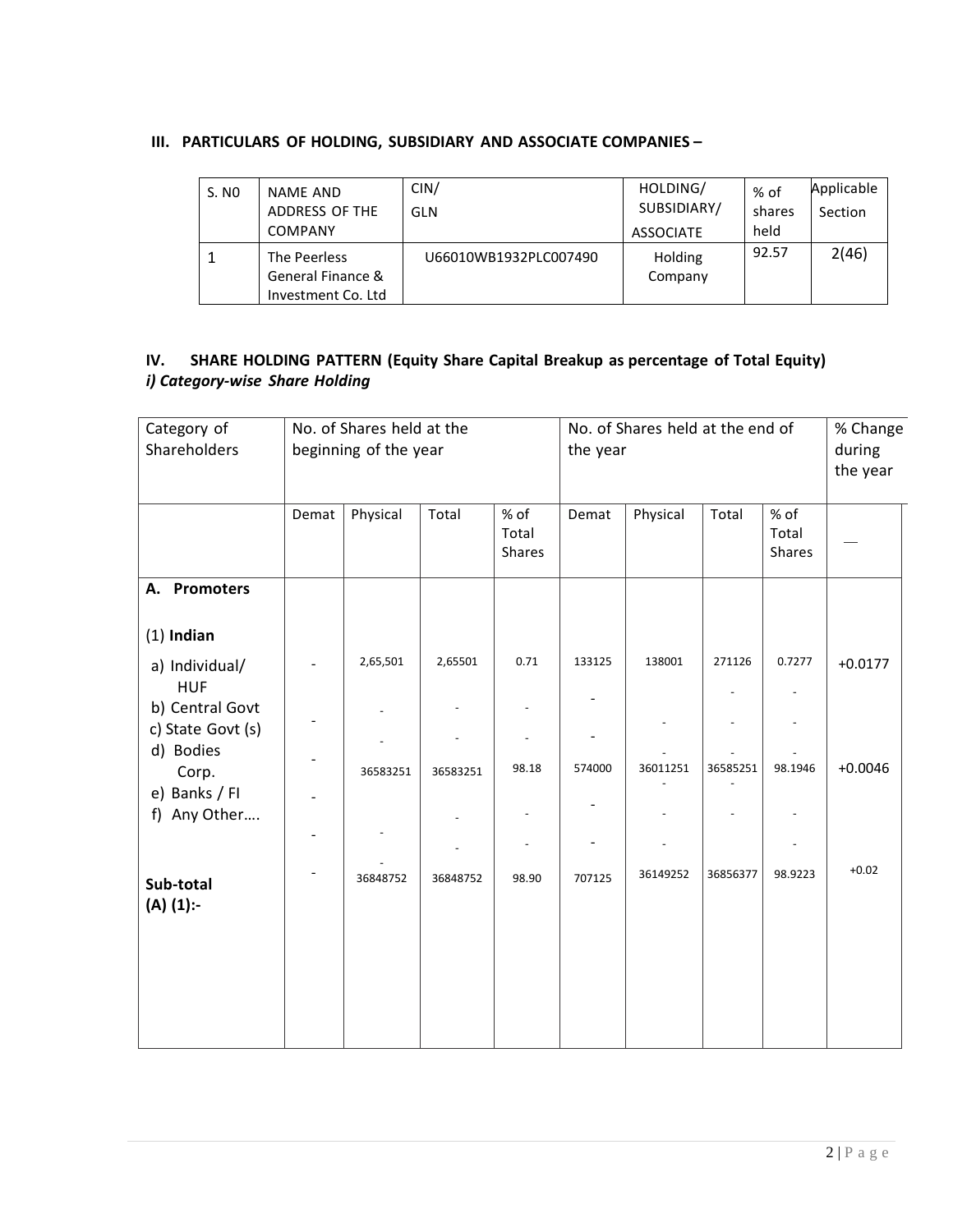| $(2)$ Foreign       |          |          |        |                          |          |          |        |         |
|---------------------|----------|----------|--------|--------------------------|----------|----------|--------|---------|
| a) NRIs -           |          |          |        |                          |          |          |        |         |
| Individuals         |          |          |        |                          |          |          |        |         |
| b) Other $-$        |          |          |        |                          |          |          |        |         |
| Individuals         |          |          |        |                          |          |          |        |         |
| c) Bodies           |          |          |        |                          |          |          |        |         |
| Corp.               |          |          |        |                          |          |          |        |         |
| d) Banks / FI       |          |          |        |                          |          |          |        |         |
| e) Any Other        |          |          |        |                          |          |          |        |         |
|                     |          |          |        |                          |          |          |        |         |
| Sub-total           |          |          |        |                          |          |          |        |         |
|                     |          |          |        |                          |          |          |        |         |
| (A) (2):-           |          |          |        |                          |          |          |        |         |
|                     |          |          |        |                          |          |          |        |         |
| <b>Total</b>        |          |          |        |                          |          |          |        |         |
| shareholding of     |          |          |        |                          |          |          |        |         |
| Promoter (A) =      |          |          |        |                          |          |          |        |         |
| $(A)(1)+(A)(2)$     | 36848752 | 36848752 | 98.90% | 707125                   | 36149252 | 36856377 | 98.92% | $+0.02$ |
| <b>B.</b> Public    |          |          |        |                          |          |          |        |         |
| <b>Shareholding</b> |          |          |        |                          |          |          |        |         |
|                     |          |          |        |                          |          |          |        |         |
| 1.Institutions      |          |          |        |                          |          |          |        |         |
|                     |          |          |        |                          |          |          |        |         |
| a) Mutual           |          |          |        |                          |          |          |        |         |
| Funds               |          |          |        |                          |          |          |        |         |
|                     |          |          |        |                          |          |          |        |         |
| b) Banks / FI       |          |          |        |                          |          |          |        |         |
| c) Central          |          |          |        | $\overline{\phantom{a}}$ |          |          |        |         |
| Govt                |          |          |        |                          |          |          |        |         |
| d) State            |          |          |        |                          |          |          |        |         |
| Govt(s)             |          |          |        |                          |          |          |        |         |
| e) Venture          |          |          |        |                          |          |          |        |         |
| Capital             |          |          |        |                          |          |          |        |         |
| Funds               |          |          |        |                          |          |          |        |         |
| f) Insurance        |          |          |        |                          |          |          |        |         |
| Companies           |          |          |        |                          |          |          |        |         |
| FIIs<br>g)          |          |          |        |                          |          |          |        |         |
| h) Foreign          |          |          |        |                          |          |          |        |         |
| Venture             |          |          |        |                          |          |          |        |         |
| Capital             |          |          |        |                          |          |          |        |         |
| Funds               |          |          |        |                          |          |          |        |         |
|                     |          |          |        |                          |          |          |        |         |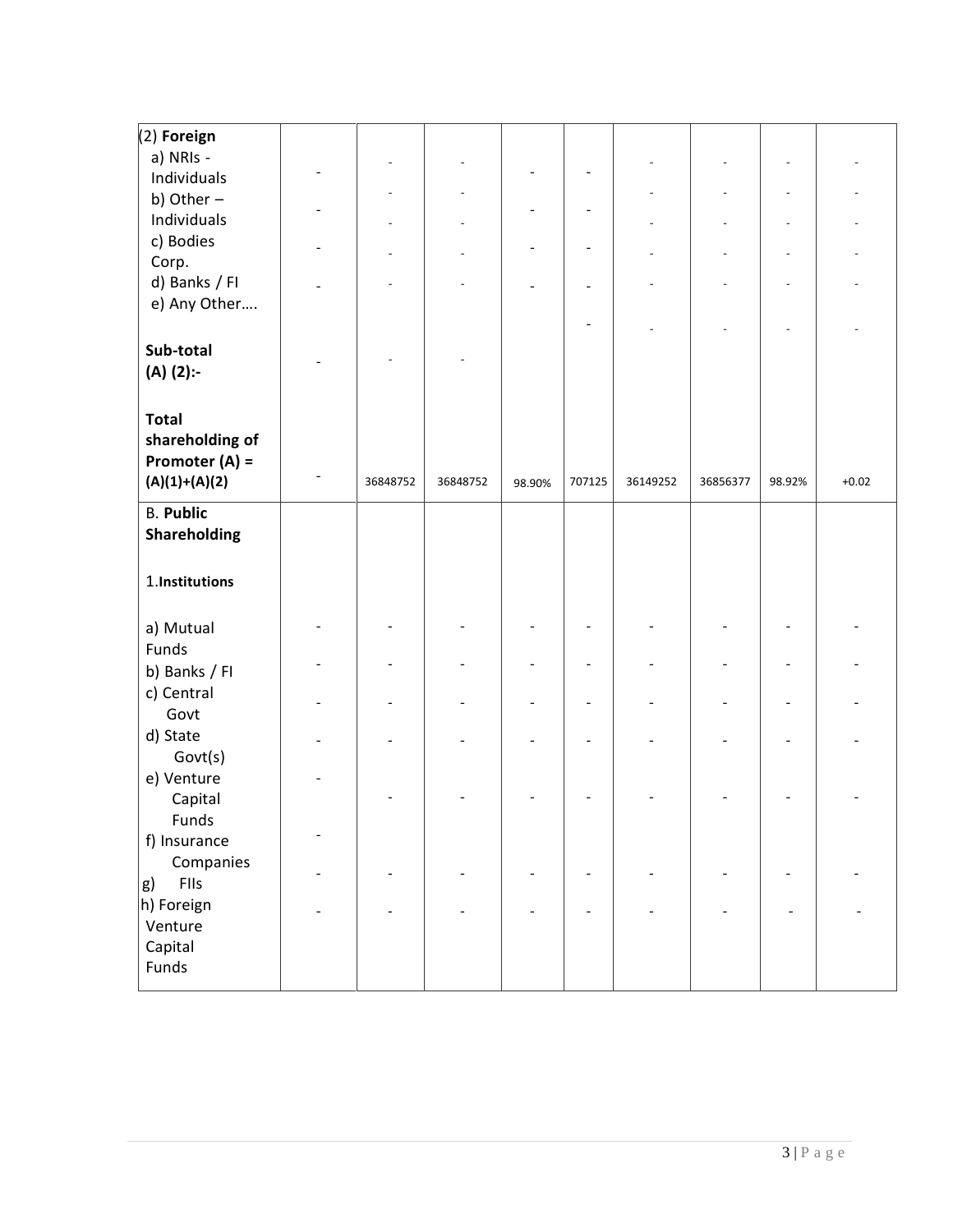| i) Others(specify)                                                                   | $\overline{\phantom{0}}$ |        |                         |      |        |          |             |                          |         |
|--------------------------------------------------------------------------------------|--------------------------|--------|-------------------------|------|--------|----------|-------------|--------------------------|---------|
|                                                                                      |                          |        |                         |      |        |          |             |                          |         |
| Sub-total<br>$(B)(1)$ :-                                                             |                          |        |                         |      |        |          |             |                          |         |
| 2. Non-<br>institutions                                                              |                          |        |                         |      |        |          |             |                          |         |
| a) Bodies<br>Corp.<br>i) Indian<br>ii) Overseas                                      |                          | 25000  | 25000                   | 0.07 | 10000  | 15000    | 25000       | 0.07                     |         |
| b) Individuals                                                                       |                          |        |                         |      |        |          |             |                          |         |
| i) Individual<br>shareholders<br>holding nominal<br>share capital<br>upto Rs. 1 lakh | 3510                     | 380646 | 384156                  | 1.03 | 4590   | 371941   | 376531      | 1.01                     | $-0.02$ |
| ii) Individual<br>shareholders<br>holding nominal                                    |                          |        |                         |      |        |          |             |                          |         |
| share capital in<br>excess of Rs 1 lakh                                              |                          |        |                         |      |        |          |             |                          |         |
| c) Others (specify)                                                                  |                          |        |                         |      |        |          |             |                          |         |
| Sub-total<br>$(B)(2)$ :-                                                             | 3510                     | 405646 | 409156                  | 1.10 | 14590  | 386941   | 401531      | 1.08                     | $-0.02$ |
| <b>Total Public</b><br>Shareholding<br>$(B)=(B)(1)+(B)(2)$                           | 3510                     | 405646 | 409156                  | 1.10 | 14590  | 386941   | 401531      | 1.08                     | $-0.02$ |
| C. Shares held by<br>Custodian for<br><b>GDRs &amp; ADRs</b>                         | $\overline{\phantom{0}}$ |        |                         |      |        |          |             | $\overline{\phantom{a}}$ |         |
| <b>Grand Total</b><br>$(A+B+C)$                                                      | 3510                     |        | 3,72,54,398 3,72,57,908 | 100  | 721715 | 36536193 | 3,72,57,908 | 100                      | -       |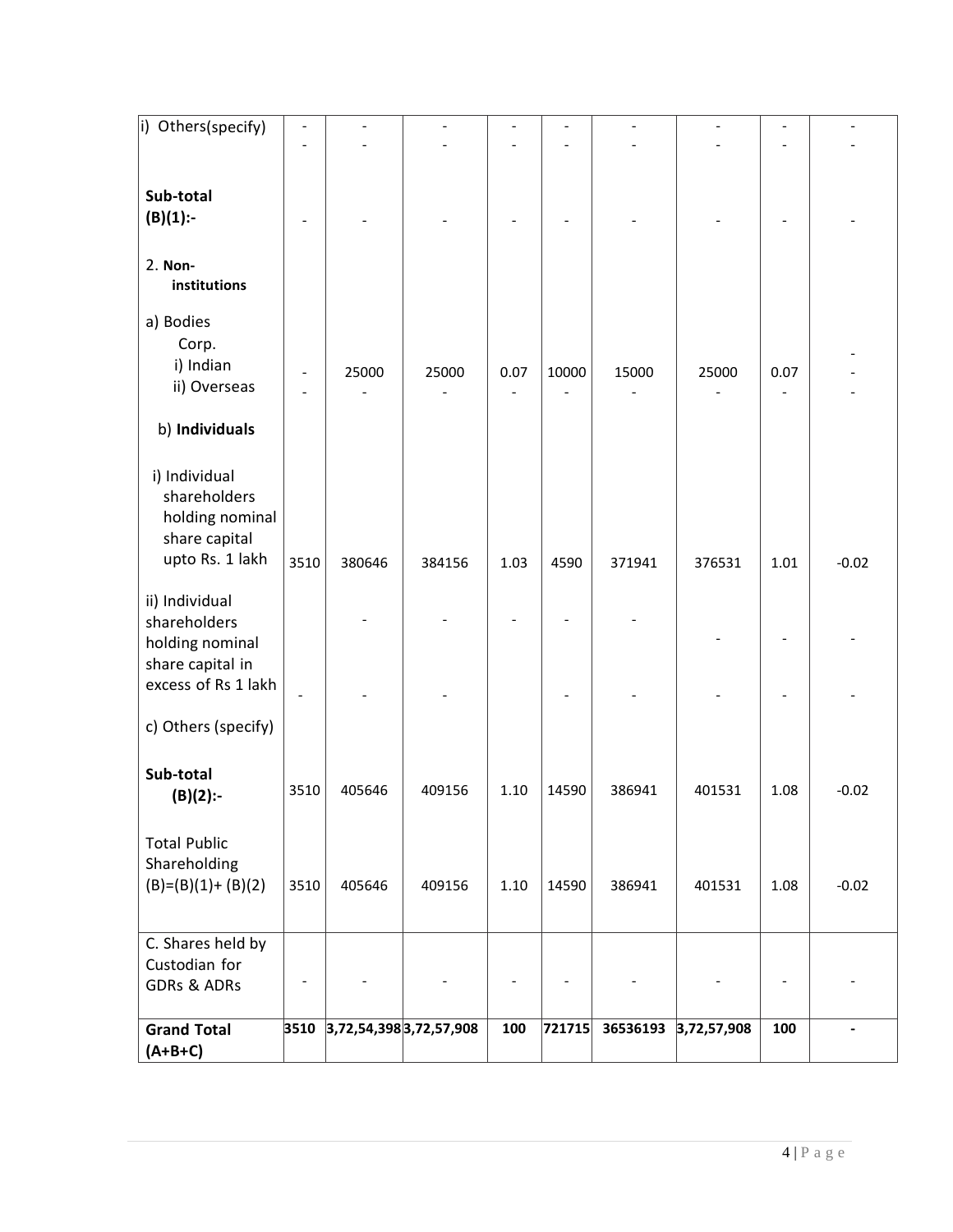## ii)*Shareholding of Promoters*

| SI<br>No.      | Shareholder's Name                                           | Shareholding at the beginning of<br>the year |                                           |                                                            | Share holding at the end of the year |                                           |                                                             |                                                       |
|----------------|--------------------------------------------------------------|----------------------------------------------|-------------------------------------------|------------------------------------------------------------|--------------------------------------|-------------------------------------------|-------------------------------------------------------------|-------------------------------------------------------|
|                |                                                              | No. of<br>Shares                             | % of total<br>Shares of<br>the<br>company | %of Shares<br>Pledged/<br>encumbered<br>to total<br>shares | No. of<br><b>Shares</b>              | % of total<br>Shares of<br>the<br>company | %of Shares<br>Pledged /<br>encumbered<br>to total<br>shares | % change<br>in share<br>holding<br>during the<br>year |
| 1              | The Peerless<br>General Finance<br>& Investment Company Ltd. | 3,44,89,401                                  | 92.57                                     |                                                            | 34489401                             | 92.57                                     |                                                             |                                                       |
| $\overline{2}$ | Shikha Holding Pvt. Ltd.                                     | 875275                                       | 2.35                                      |                                                            | 875275                               | 2.35                                      |                                                             |                                                       |
| 3              | Bichitra Holdings Pvt. Ltd.                                  | 646575                                       | 1.7354                                    | $\blacksquare$                                             | 648575                               | 1.7408                                    | $\blacksquare$                                              | $+0.01$                                               |
| 4              | Peerless Financial Products<br>Distribution Ltd.             | 572000                                       | 1.54                                      |                                                            | 572000                               | 1.54                                      | $\blacksquare$                                              |                                                       |
| 5              | Sunil Kanti Roy                                              | 27,501                                       | 0.07                                      | $\blacksquare$                                             | 33126                                | 0.089                                     | $\blacksquare$                                              | $+0.01$                                               |
| 6              | Jayanta Roy                                                  | 1,25,000                                     | 0.34                                      |                                                            | 125000                               | 0.34                                      |                                                             |                                                       |
| $\overline{7}$ | Shikha Roy                                                   | 62,500                                       | 0.17                                      | $\blacksquare$                                             | 62500                                | 0.17                                      | $\blacksquare$                                              | $\blacksquare$                                        |
| 8              | Tushar Kanti Roy                                             | 500                                          | 0.001                                     | $\blacksquare$                                             | 500                                  | 0.001                                     | $\overline{a}$                                              | $\overline{a}$                                        |
| 9              | Debasree Roy                                                 | 50,000                                       | 0.13                                      | $\blacksquare$                                             | 50000                                | 0.13                                      |                                                             |                                                       |
|                | Total                                                        | 3,68,48,752                                  | 98.90                                     | $\blacksquare$                                             | 36856377                             | 98.92                                     | $\blacksquare$                                              | $+0.02$                                               |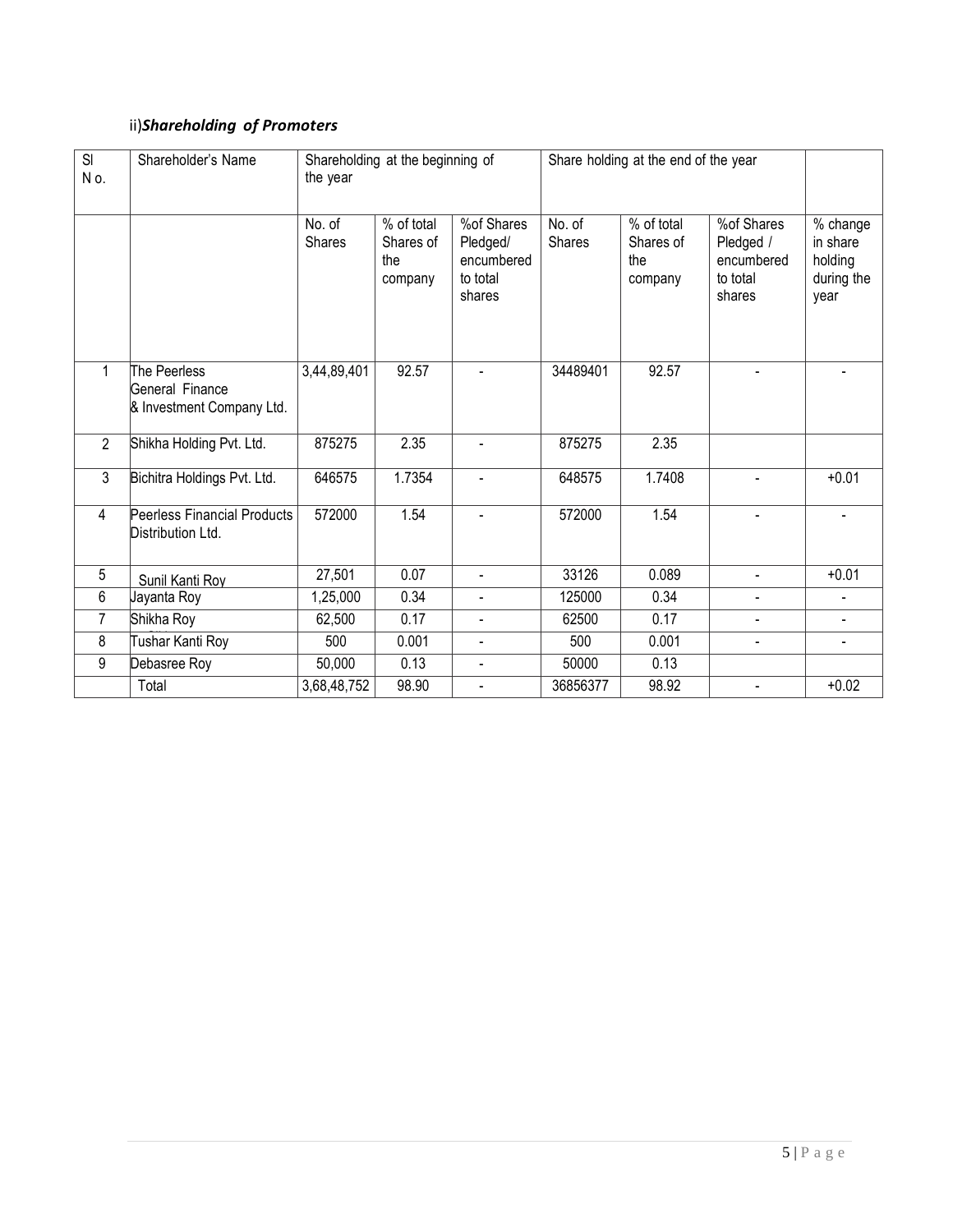| SI. |                                                                                                                                                                                                                       | Shareholding at the   |               | Cumulative Shareholding during |                          |  |  |
|-----|-----------------------------------------------------------------------------------------------------------------------------------------------------------------------------------------------------------------------|-----------------------|---------------|--------------------------------|--------------------------|--|--|
| No. |                                                                                                                                                                                                                       | beginning of the year |               | the year                       |                          |  |  |
|     |                                                                                                                                                                                                                       | No. of                | % of total    | No. of                         | % of total shares of the |  |  |
|     |                                                                                                                                                                                                                       | shares                | shares of the | shares                         | company                  |  |  |
|     |                                                                                                                                                                                                                       |                       | company       |                                |                          |  |  |
|     | At the beginning                                                                                                                                                                                                      | 3,68,48,752           | 98.90         |                                |                          |  |  |
|     | of the year                                                                                                                                                                                                           |                       |               |                                |                          |  |  |
|     | Date wise<br>Increase /<br>Decrease in<br>Promoters<br>Share holding<br>during the year<br>specifying the<br>reasons for<br>increase<br>/ decrease (e.g.<br>allotment /<br>transfer /<br>bonus/ sweat<br>equity etc): | 7625                  | 0.02          | 36856377                       | 98.92                    |  |  |
|     | At the End of<br>the year                                                                                                                                                                                             |                       |               | 3,68,56,377                    | 98.92                    |  |  |

#### (iii) *Change in Promoters' Shareholding ( please specify, if there is no change)*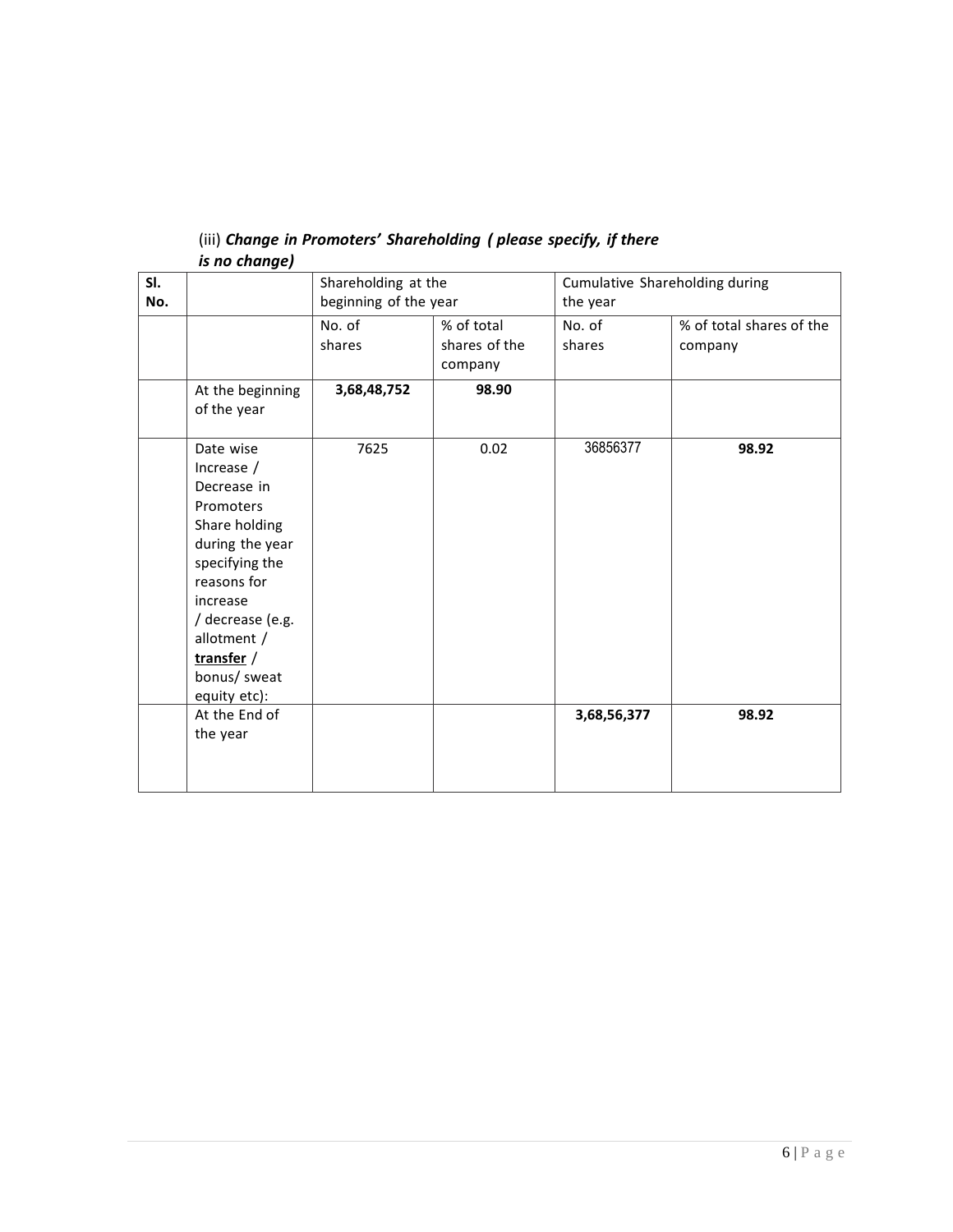## *(iv) Shareholding Pattern of top ten Shareholders (other than Directors, Promoters and Holders of GDRs and ADRs):*

| SI.          |                                         | Shareholding at the   |            | <b>Cumulative Shareholding</b> |                   |  |
|--------------|-----------------------------------------|-----------------------|------------|--------------------------------|-------------------|--|
| No.          |                                         | beginning of the year |            | during the year                |                   |  |
|              | For Each of the                         | No. of                | % of total | No. of                         | % of total shares |  |
|              | <b>Top 10</b>                           | shares                | shares of  | shares                         | of the company    |  |
|              | <b>Shareholders</b>                     |                       | the        |                                |                   |  |
|              |                                         |                       | company    |                                |                   |  |
| $\vert$ 1    | PEERLESS ADVTG &<br>ALLIED SER P LTD    | 10000                 | 0.027      | 10000                          | 0.027             |  |
| <sub>2</sub> | <b>TT INVESTMENTS</b><br><b>PVT LTD</b> | 10000                 | 0.027      | 10000                          | 0.027             |  |
| 3            | <b>EL GRAPHICUS PVT</b><br>LTD          | 5000                  | 0.013      | 5000                           | 0.013             |  |
| k.           | VINAYAK G PAWAR                         | 4000                  | 0.011      | 4000                           | 0.011             |  |
| ļ5           | <b>ASIS KUSUM</b><br><b>CHATTERJEE</b>  | 2500                  | 0.007      | 2500                           | 0.007             |  |
| 6            | SUBHRANGSHU<br><b>CHAKRABARTI</b>       | 2000                  | 0.005      | 2000                           | 0.005             |  |
| 7            | <b>KAKOLI SEN</b>                       | 2000                  | 0.005      | 2000                           | 0.005             |  |
| 8            | <b>PUSHPALATA L</b><br>BANGERA          | 1400                  | 0.004      | 1400                           | 0.004             |  |
| þ            | KISHAN KUMAR<br>GANDHI                  | 1250                  | 0.003      | 1250                           | 0.003             |  |
| 10           | <b>AJIT KUMAR</b><br><b>CHATTERJEE</b>  | 1250                  | 0.003      | 1250                           | 0.003             |  |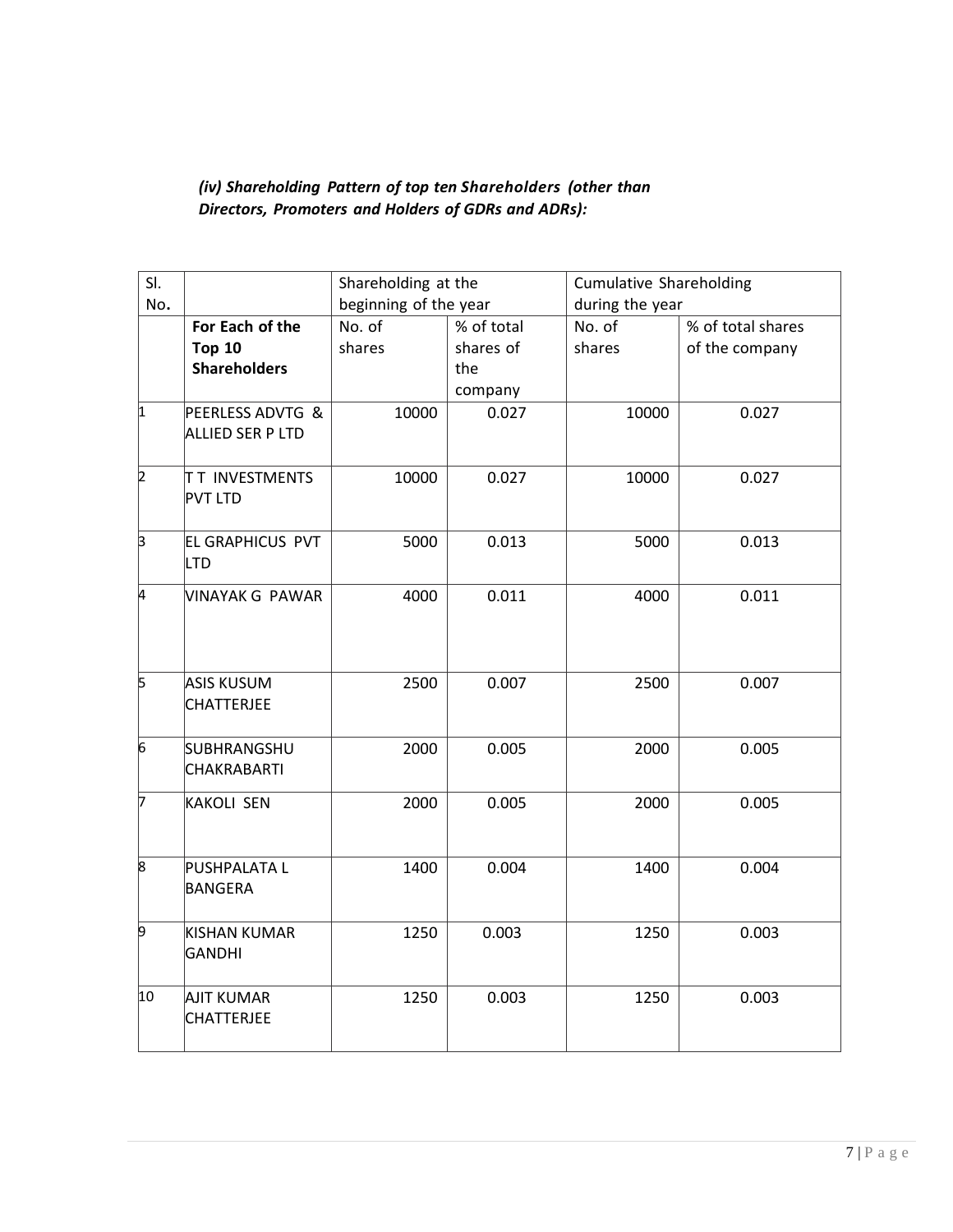# *(v) Shareholding of Directors and Key Managerial Personnel:*

| SI. |                                                                                                                                                                                           |                  | Shareholding at the                       | <b>Cumulative Shareholding</b> |                                     |  |
|-----|-------------------------------------------------------------------------------------------------------------------------------------------------------------------------------------------|------------------|-------------------------------------------|--------------------------------|-------------------------------------|--|
| No. |                                                                                                                                                                                           |                  | beginning of the year                     | during the year                |                                     |  |
|     | For Each of the Directors and<br><b>KMP</b>                                                                                                                                               | No. of<br>shares | % of total<br>shares of<br>the<br>company | No. of<br>shares               | % of total shares of<br>the company |  |
| 1   | Sunil Kanti Roy                                                                                                                                                                           |                  |                                           |                                |                                     |  |
|     | At the beginning of the year                                                                                                                                                              | 27501            | 0.07                                      | --                             |                                     |  |
|     | Date wise Increase / Decrease<br>in Share holding during the<br>year specifying the reasons for<br>increase/ decrease<br>(e.g. allotment / transfer /<br>bonus/ sweat equity etc):        |                  |                                           |                                |                                     |  |
|     | At the End of the year                                                                                                                                                                    |                  |                                           | 33126                          | 0.089                               |  |
| 2   | Bhargab Lahiri                                                                                                                                                                            |                  |                                           |                                |                                     |  |
|     | At the beginning of the year                                                                                                                                                              | 200              | 0.0005                                    |                                |                                     |  |
|     | Date wise Increase / Decrease<br>in Share holding during the<br>year specifying the reasons for<br>increase<br>/ decrease (e.g. allotment /<br>transfer / bonus/ sweat<br>equity etc):    |                  |                                           |                                |                                     |  |
|     | At the End of the year                                                                                                                                                                    |                  |                                           | 200                            | 0.0005                              |  |
| þ   | Asoke Kumar Mukhuty                                                                                                                                                                       |                  |                                           |                                |                                     |  |
|     | At the beginning of the year                                                                                                                                                              | 1451             | 0.0039                                    |                                |                                     |  |
|     | Date wise Increase / Decrease<br>in Share holding during the<br>year specifying the reasons for<br>increase<br>/ decrease<br>(e.g. allotment / transfer /<br>bonus/ sweat<br>equity etc): |                  |                                           |                                |                                     |  |
|     | At the End of the year                                                                                                                                                                    |                  |                                           | 1451                           | 0.0039                              |  |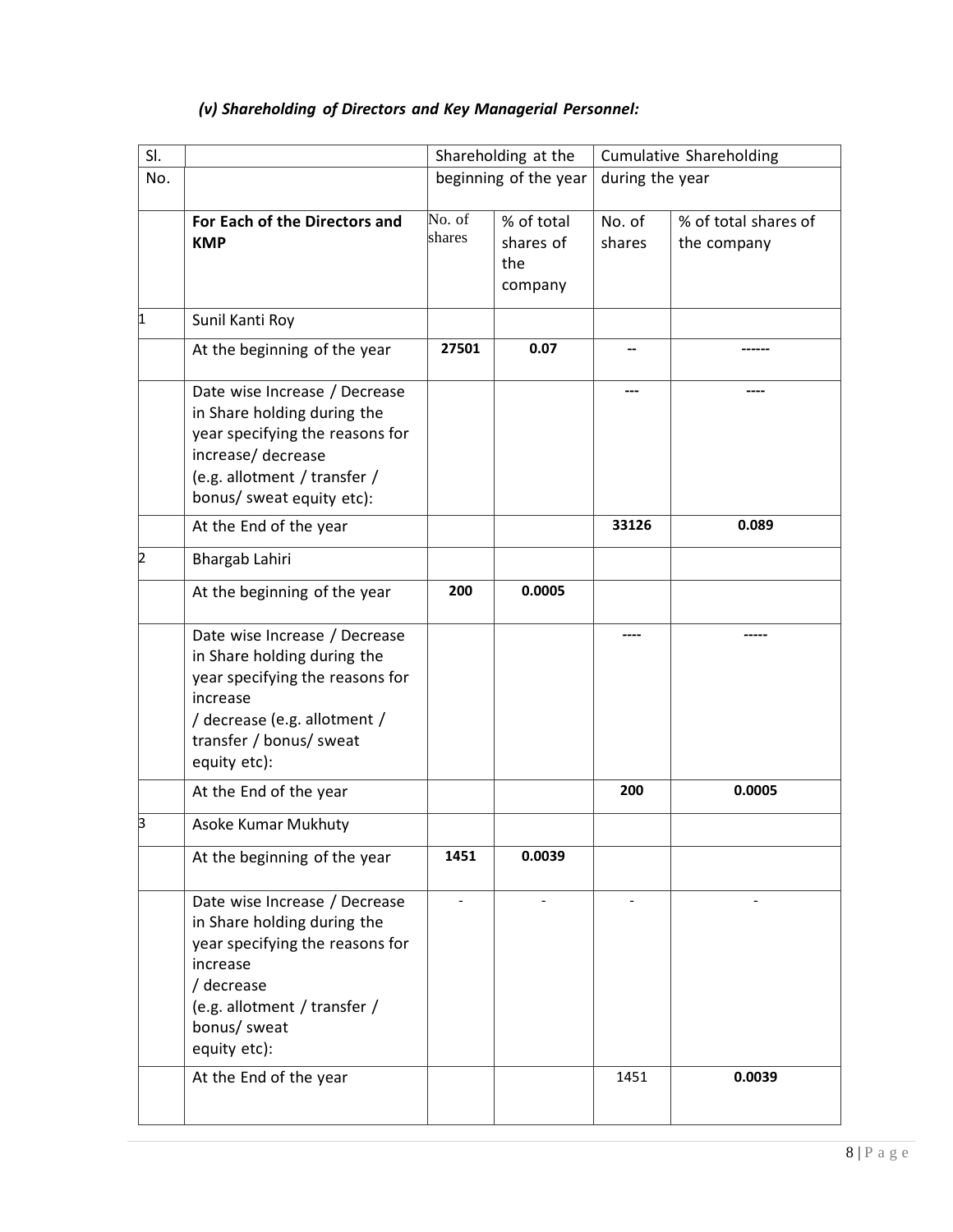| 4 | Abhishek Tantia                                                                                                                                                                           |             |         |        |         |
|---|-------------------------------------------------------------------------------------------------------------------------------------------------------------------------------------------|-------------|---------|--------|---------|
|   | At the beginning of the year                                                                                                                                                              | 10          | 0.00002 |        |         |
|   | Date wise Increase / Decrease<br>in Shareholding during the year<br>specifying the reasons for<br>increase<br>/ decrease<br>(e.g. allotment / transfer /<br>bonus/ sweat<br>equity etc):  | $\Omega$    | 0       | 10     | 0.00002 |
|   | At the End of the year                                                                                                                                                                    |             |         | 10     | 0.00002 |
| 5 | Partha Bose                                                                                                                                                                               |             |         |        |         |
|   | At the beginning of the year                                                                                                                                                              | 10          | 0.00002 |        |         |
|   | Date wise Increase / Decrease<br>in Share holding during the<br>year specifying the reasons for<br>increase<br>/ decrease<br>(e.g. allotment / transfer /<br>bonus/ sweat<br>equity etc): | $\mathbf 0$ | 0       | 10     | 0.00002 |
|   | At the End of the year                                                                                                                                                                    |             |         | 10     | 0.00002 |
| 6 | <b>Biswajit Das</b>                                                                                                                                                                       |             |         |        |         |
|   | At the beginning of the year                                                                                                                                                              | 10          | 0.00002 |        |         |
|   | Date wise Increase / Decrease<br>in Share holding during the<br>year specifying the reasons for<br>increase<br>/ decrease<br>(e.g. allotment / transfer /<br>bonus/ sweat<br>equity etc): | $\pmb{0}$   | 0       | 10     | 0.00002 |
|   | At the End of the year                                                                                                                                                                    |             |         | 10     | 0.00002 |
|   |                                                                                                                                                                                           | 29,182      | 0.0744  | 34,807 | 0.0934  |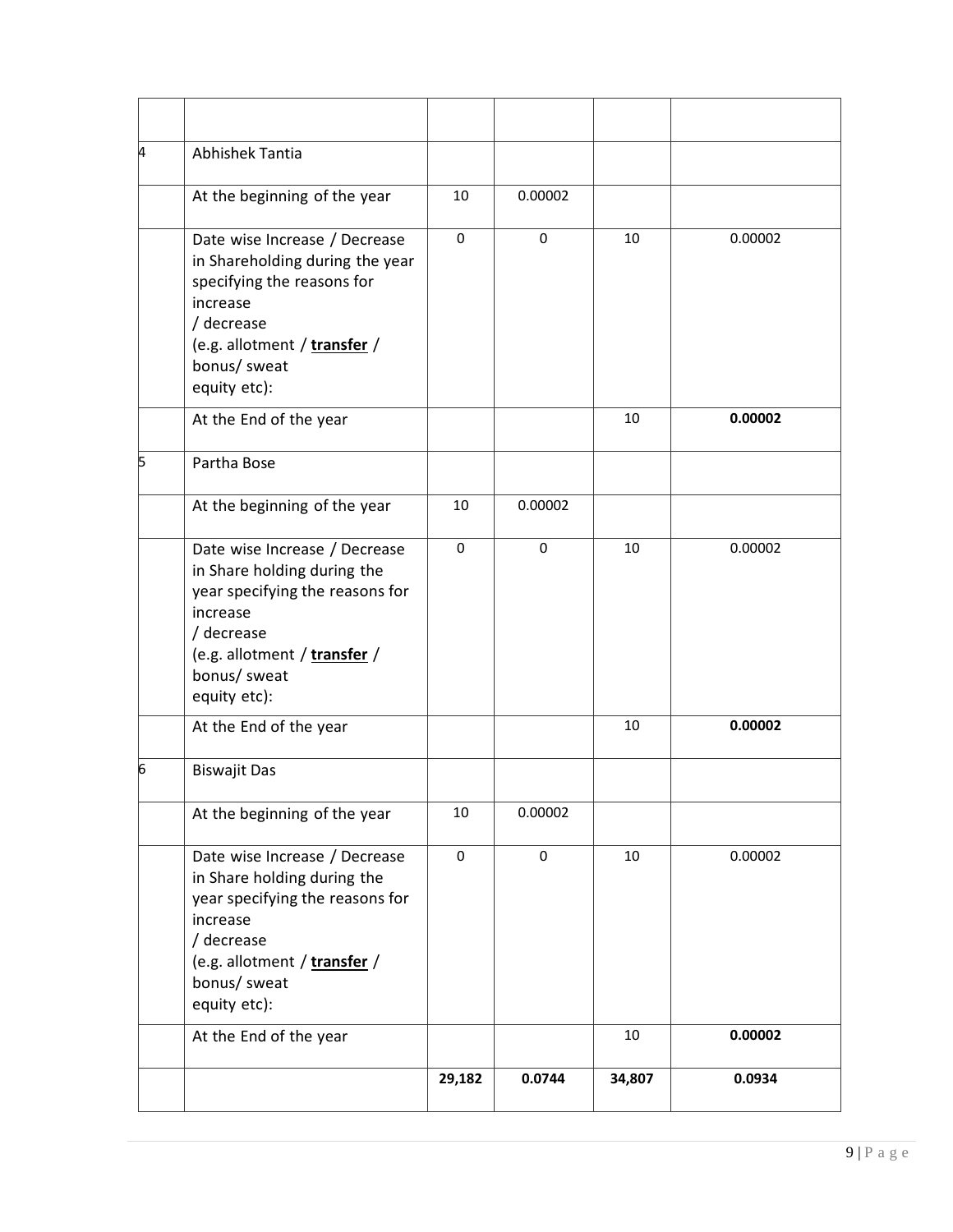# **V. INDEBTEDNESS**

Indebtedness of the Company including interest outstanding/accrued but not due for payment

|                                   | Secured    | Unsecured  | Deposits   | Total        |
|-----------------------------------|------------|------------|------------|--------------|
|                                   | Loans      | Loans      |            | Indebtedness |
|                                   | excluding  |            |            |              |
|                                   | deposits   |            |            |              |
| Indebtedness at the beginning     |            |            |            |              |
| of the financial year             |            |            |            |              |
| i) Principal Amount               | <b>NIL</b> | <b>NIL</b> | <b>NIL</b> | <b>NIL</b>   |
|                                   |            |            |            |              |
| ii) Interest due but not paid     | <b>NIL</b> | <b>NIL</b> | <b>NIL</b> | <b>NIL</b>   |
| iii) Interest accrued but not due | <b>NIL</b> | <b>NIL</b> | <b>NIL</b> | <b>NIL</b>   |
|                                   |            |            |            |              |
|                                   |            |            |            |              |
| Total (i+ii+iii)                  | <b>NIL</b> | <b>NIL</b> | <b>NIL</b> | <b>NIL</b>   |
|                                   |            |            |            |              |
| Change in Indebtedness during     |            |            |            |              |
| the financial year                |            |            |            |              |
|                                   |            |            |            |              |
| Addition                          | <b>NIL</b> | <b>NIL</b> | <b>NIL</b> | <b>NIL</b>   |
| Reduction                         | <b>NIL</b> | <b>NIL</b> | <b>NIL</b> | <b>NIL</b>   |
|                                   |            |            |            |              |
| <b>Net Change</b>                 | <b>NIL</b> | <b>NIL</b> | <b>NIL</b> | <b>NIL</b>   |
| Indebtedness at end of the        |            |            |            |              |
| financial year                    |            |            |            |              |
| i) Principal Amount               | <b>NIL</b> | <b>NIL</b> | <b>NIL</b> | <b>NIL</b>   |
| ii) Interest due but not paid     | <b>NIL</b> | <b>NIL</b> | <b>NIL</b> | <b>NIL</b>   |
| iii) Interest accrued but not due | <b>NIL</b> | <u>NIL</u> | <b>NIL</b> | <b>NIL</b>   |
|                                   |            |            |            |              |
| Total (i+ii+iii)                  | <b>NIL</b> | <b>NIL</b> | <b>NIL</b> | <b>NIL</b>   |
|                                   |            |            |            |              |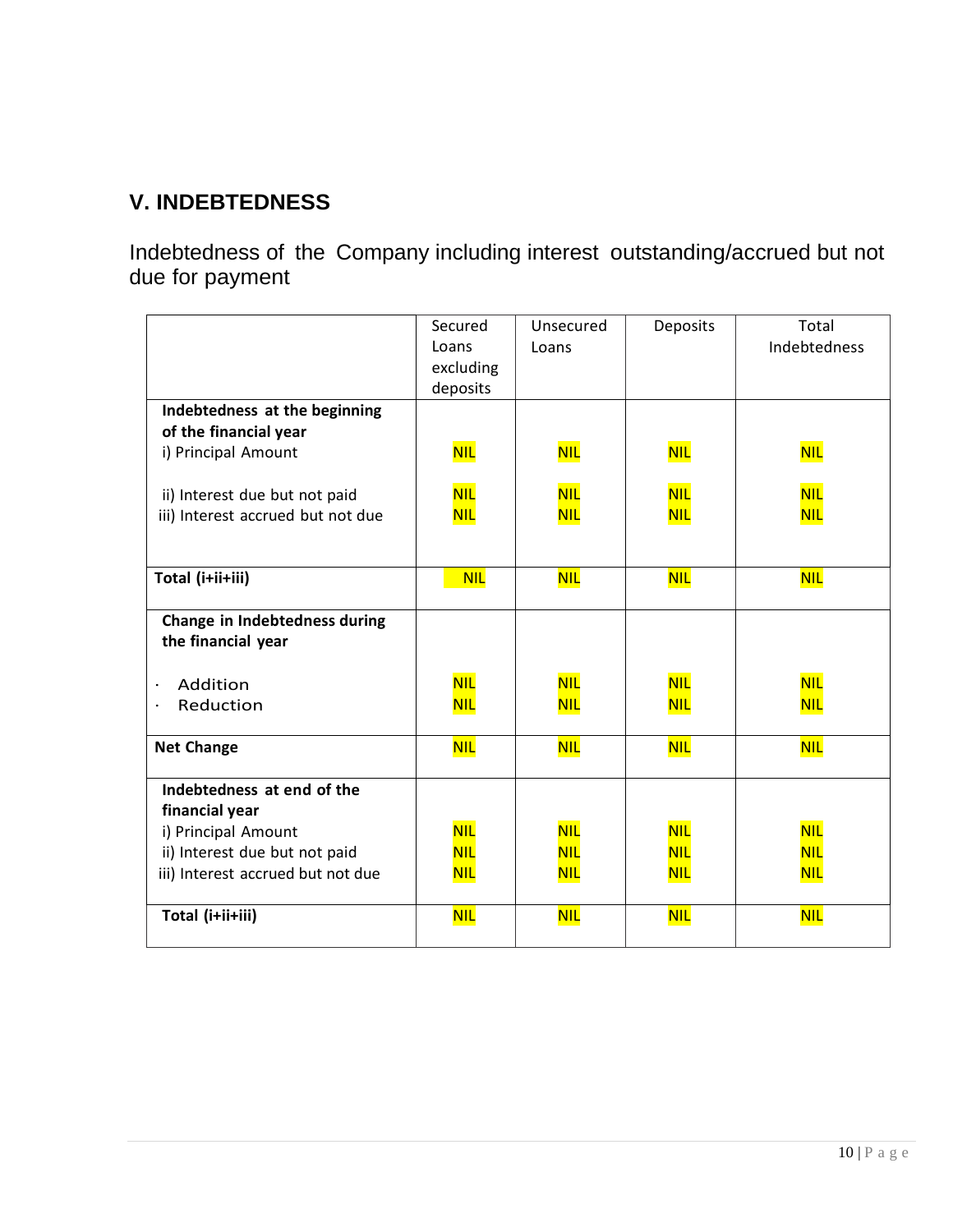### **VI. REMUNERATION OF DIRECTORS AND KEY MANAGERIAL PERSONNEL**

|  | A. Remuneration to Managing Director, Whole-time Directors and/or Manager: |  |  |  |  |  |  |
|--|----------------------------------------------------------------------------|--|--|--|--|--|--|
|--|----------------------------------------------------------------------------|--|--|--|--|--|--|

| SI.              | Particulars of Remuneration                                                                               | Name of        | <b>Total Amount</b> |
|------------------|-----------------------------------------------------------------------------------------------------------|----------------|---------------------|
| No               |                                                                                                           | MD/WTD/        |                     |
|                  |                                                                                                           | Manager        |                     |
|                  |                                                                                                           | Mr. Abhishek   |                     |
|                  |                                                                                                           | Tantia,        |                     |
|                  |                                                                                                           | Managing       |                     |
|                  |                                                                                                           | Director & CEO |                     |
| $\mathbf{1}$     | Gross salary<br>(a) Salary as per provisions<br>contained in section 17(1) of<br>the Income-tax Act, 1961 | 28,88,697      | 28,88,697           |
|                  | (b) Value of perquisites u/s<br>17(2) of the Income-tax<br>Act, 1961                                      | 4,24,079       | 4,24,079            |
|                  | (c) Profits in lieu of salary under<br>section 17(3) of the Income-tax<br>Act, 1961                       |                |                     |
| $\overline{2}$   | <b>Stock Option</b>                                                                                       |                |                     |
| 3                | Sweat Equity                                                                                              |                |                     |
| $\boldsymbol{4}$ | Commission                                                                                                |                |                     |
|                  | as % of profit                                                                                            |                |                     |
|                  | others, specify<br>$\overline{\phantom{0}}$                                                               |                |                     |
| 5                | Others, please specify                                                                                    |                |                     |
| 6                | Total (A)                                                                                                 | 33,12,776      | 33,12,776           |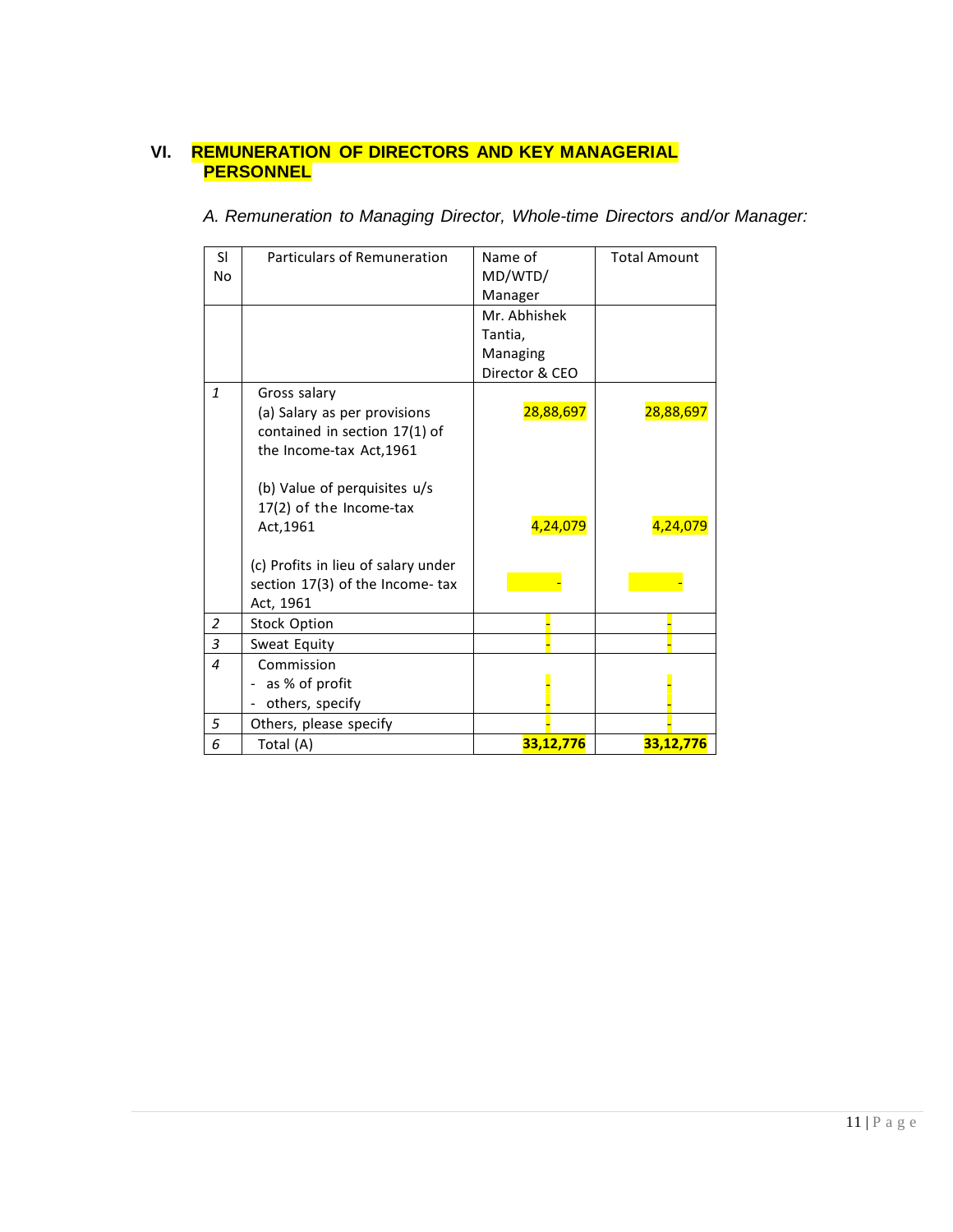### *B. Remuneration to other directors:*

| SI. no. | Particulars of<br>Remuneration                                                                                                                                                                                                                                   | Name of Directors         |                 |                     |                  | Total<br>Amount     |                                     |           |
|---------|------------------------------------------------------------------------------------------------------------------------------------------------------------------------------------------------------------------------------------------------------------------|---------------------------|-----------------|---------------------|------------------|---------------------|-------------------------------------|-----------|
|         |                                                                                                                                                                                                                                                                  | Mr.<br>Deepak<br>Mukerjee | Mr. S.K.<br>Roy | Mr. A.K.<br>Mukhuty | Mr. B.<br>Lahiri | Mr. D.<br>Chatterji | Mr. K<br><b>Balasubra</b><br>manian |           |
|         | Independent<br>1.<br><b>Directors</b>                                                                                                                                                                                                                            |                           |                 |                     |                  |                     |                                     |           |
|         | · Fee for attending<br>board/committee<br>meetings                                                                                                                                                                                                               | 1,50,000                  |                 |                     |                  | 1,50,000            |                                     | 3,00,000  |
|         | · Commission<br>· Others, please specify                                                                                                                                                                                                                         |                           |                 |                     |                  |                     |                                     |           |
|         | Total (1)                                                                                                                                                                                                                                                        | 1,50,000                  |                 |                     |                  | 1,50,000            |                                     | 3,00,000  |
|         | 2.5<br>Other Non-<br>Executive<br><b>Directors</b>                                                                                                                                                                                                               |                           |                 |                     |                  |                     |                                     |           |
|         | · Fee for attending<br>board/committee<br>meetings<br>· Commission                                                                                                                                                                                               | F                         | 60,000          | 1,60,000            | 1,20,000         |                     | 1,20,000                            | 4,60,000  |
|         | · Others, please<br>Total (2)                                                                                                                                                                                                                                    |                           | 60,000          | 1,60,000            | 1,20,000         |                     | 1,20,000                            | 4,60,000  |
|         | Total $(B)=(1+2)$                                                                                                                                                                                                                                                | 1,50,000                  | 60,000          | 1,60,000            | 1,20,000         | 1,50,000            | 1,20,000                            | 7,60,000  |
|         | <b>Total Managerial</b><br>Remuneration                                                                                                                                                                                                                          |                           |                 |                     |                  |                     |                                     | 40,72,776 |
|         | Overall Ceiling as per the $As$ per resolutions passed by Nomination & Remuneration Committee,<br>Board of Directors and Special Resolution passed by the shareholders as per<br>Act<br>relevant sections of the Companies Act and the Schedule made thereunder. |                           |                 |                     |                  |                     |                                     |           |
|         |                                                                                                                                                                                                                                                                  |                           |                 |                     |                  |                     |                                     |           |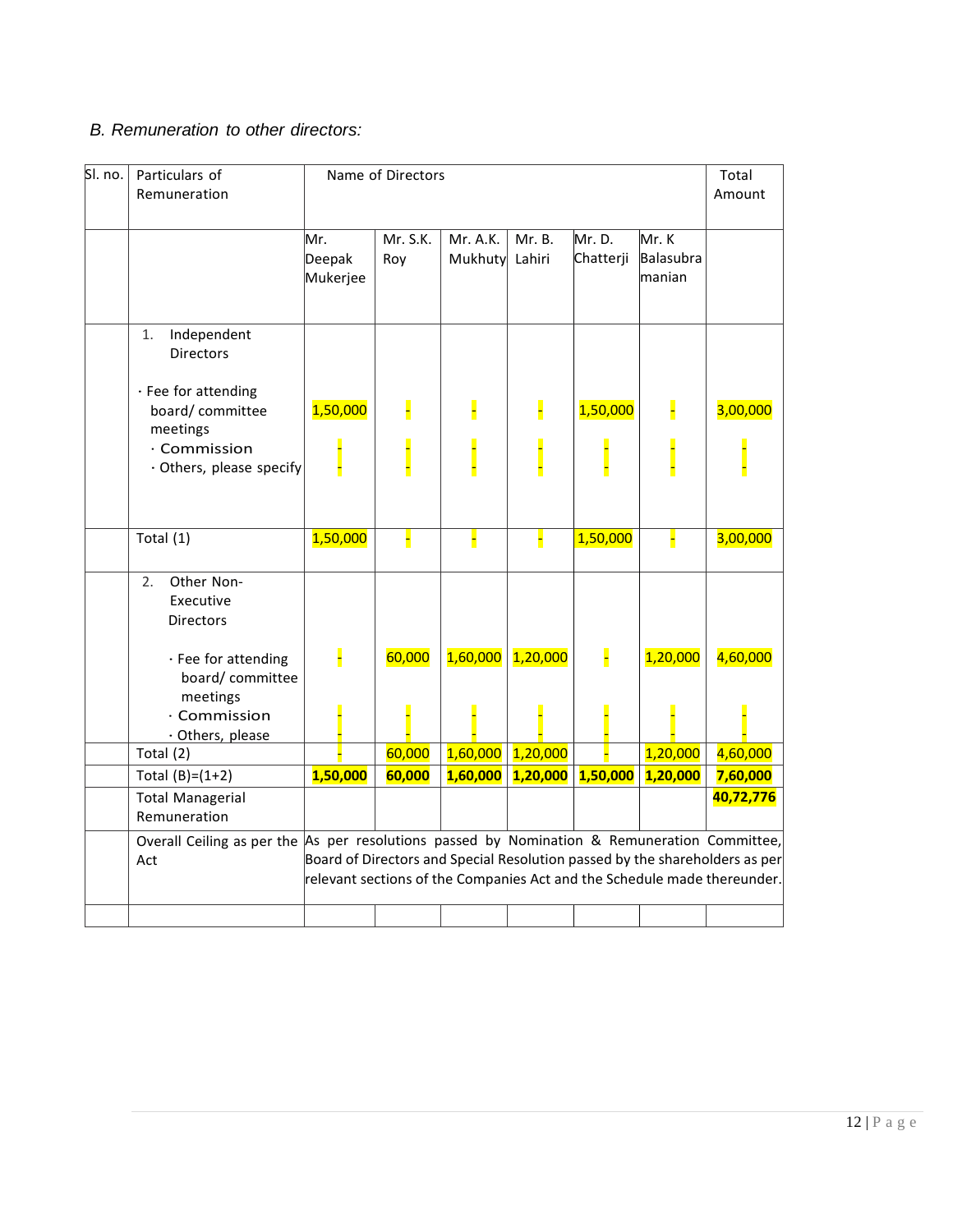#### *C. REMUNERATION TO KEY MANAGERIAL PERSONNEL OTHER THAN MD/MANAGER/WTD*

| SI. no           | Particulars of<br>Remuneration                                                                                     | Key Managerial Personnel |            |           |
|------------------|--------------------------------------------------------------------------------------------------------------------|--------------------------|------------|-----------|
|                  |                                                                                                                    | Company<br>Secretary     | <b>CFO</b> | Total     |
| 1.               | Gross salary<br>(a) Salary as per<br>provisions<br>contained in<br>section 17(1) of the<br>Income-tax Act,<br>1961 | 11,35,704                | 5,52,293   | 15,19,070 |
|                  | (b) Value of<br>perquisites u/s<br>17(2) of the Income-<br>tax Act, 1961                                           | 21,000                   | 21,000     | 88,834    |
|                  | (c) Profits in lieu of<br>salary under section<br>17(3) Income-tax<br>Act, 1961                                    |                          | H          | H         |
| 2.               | <b>Stock Option</b>                                                                                                | Н                        | Н          | Н         |
| 3.               | <b>Sweat Equity</b>                                                                                                |                          |            | Н         |
| $\overline{4}$ . | Commission<br>as % of profit<br>- others, specify                                                                  |                          |            |           |
| 5.               | Others, please<br>specify                                                                                          | Η                        | Н          | H         |
|                  | Total                                                                                                              | 11,56,704                | 5,73,293   | 17,29,997 |